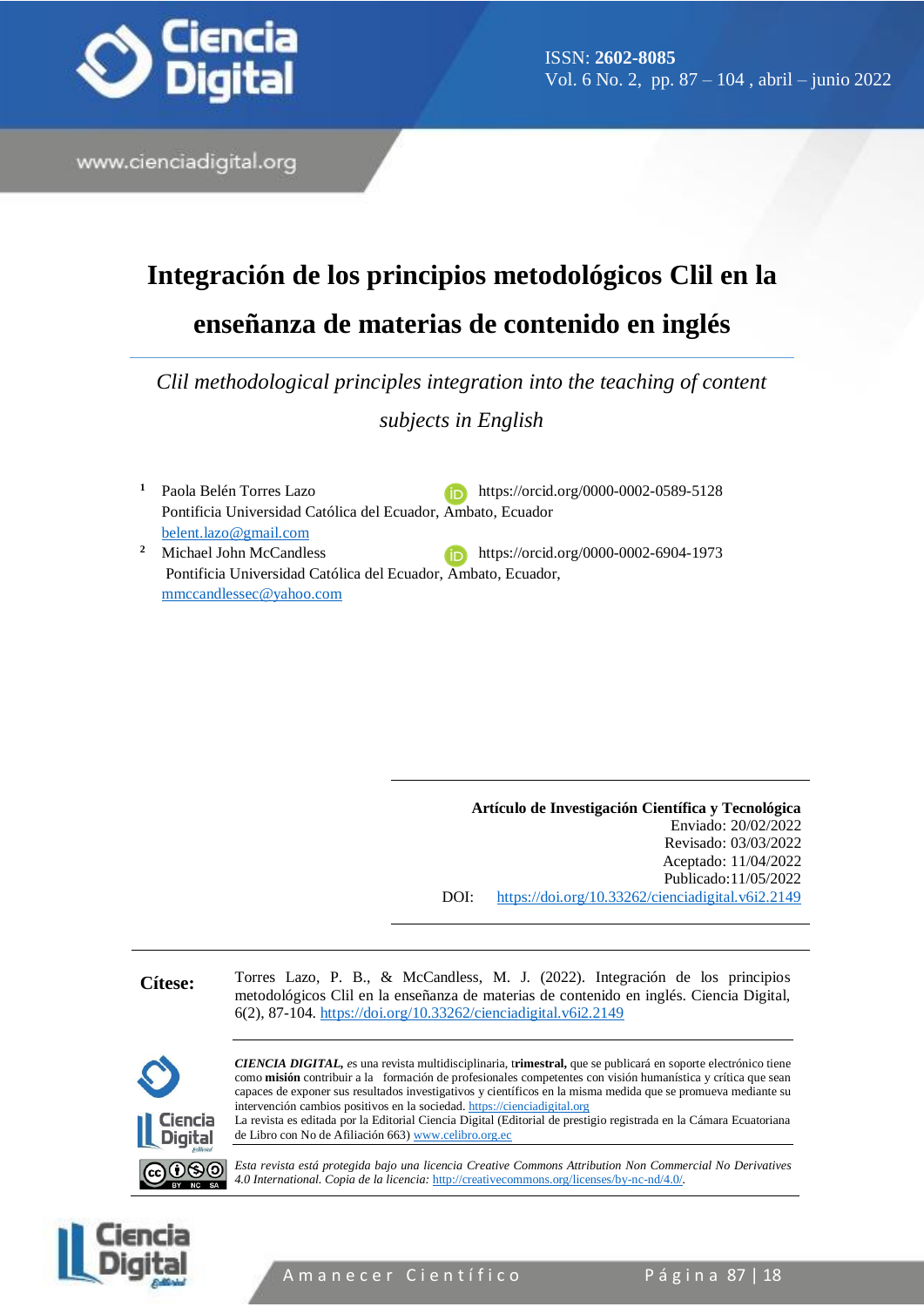

**Palabras claves:** integración, materia, contenido, Clil, conceptualización, bilingüismo.

#### **Resumen**

**Introducción.** Con la creciente promoción de la educación bilingüe, la enseñanza de materias de contenido en inglés ha ganado considerable importancia alrededor del mundo. Esto ha ocasionado desafíos para los docentes que enseñan materias de contenido debido a diferentes factores los cuales han influenciado la integración de los principios del CLIL en la enseñanza de materias de contenido. **Objetivo.** Por lo tanto, este estudio pretende analizar la presencia de los principios metodológicos del CLIL en clases de materias de contenido existentes. **Metodología.** Con este fin, este proyecto de investigación fue basado en un diseño cualitativo. La información fue recolectada a través de una entrevista vía zoom con siete profesores de inglés de una escuela privada en Ecuador quiénes fueron seleccionados intencionalmente y han enseñado materias de contenido en inglés. Para el análisis de la información, se utilizó las transcripciones de las entrevistas y se realizó un análisis temático usando códigos. La información fue organizada usando el programa Taguette. **Resultados.** Los resultados del presente estudio revelan que los principios metodológicos del AICLE no son notablemente integrados actualmente debido a diferentes factores como la falta de preparación, bajo nivel de conocimiento sobre el enfoque CLIL y asuntos de tiempo y recursos. **Conclusiones**. Manejar estos desafíos ayudarán a los docentes a ampliar su conocimiento y mejorar su práctica docente. Por lo tanto, se puede mejorar el proceso de implementación de la enseñanza de materias de contenido en inglés.

#### **Keywords:**

integration, content, subject, Clil, conceptualization, bilingualism.

**Introduction.** With the increasing importance of bilingual education, the teaching of content subjects in English has gained considerable significance worldwide. This has brought challenges for teachers in charge of teaching these subjects due to distinct factors which have influenced the integration of CLIL principles in the teaching of content subjects. **Objective.** In this regard, this study aims to analyze the presence of CLIL methodological principles in existing content subject classrooms. **Methodology.** For this purpose, this research project was based on a qualitative design. Data was collected through interviews via zoom with seven English teachers from a private school in



**Abstract**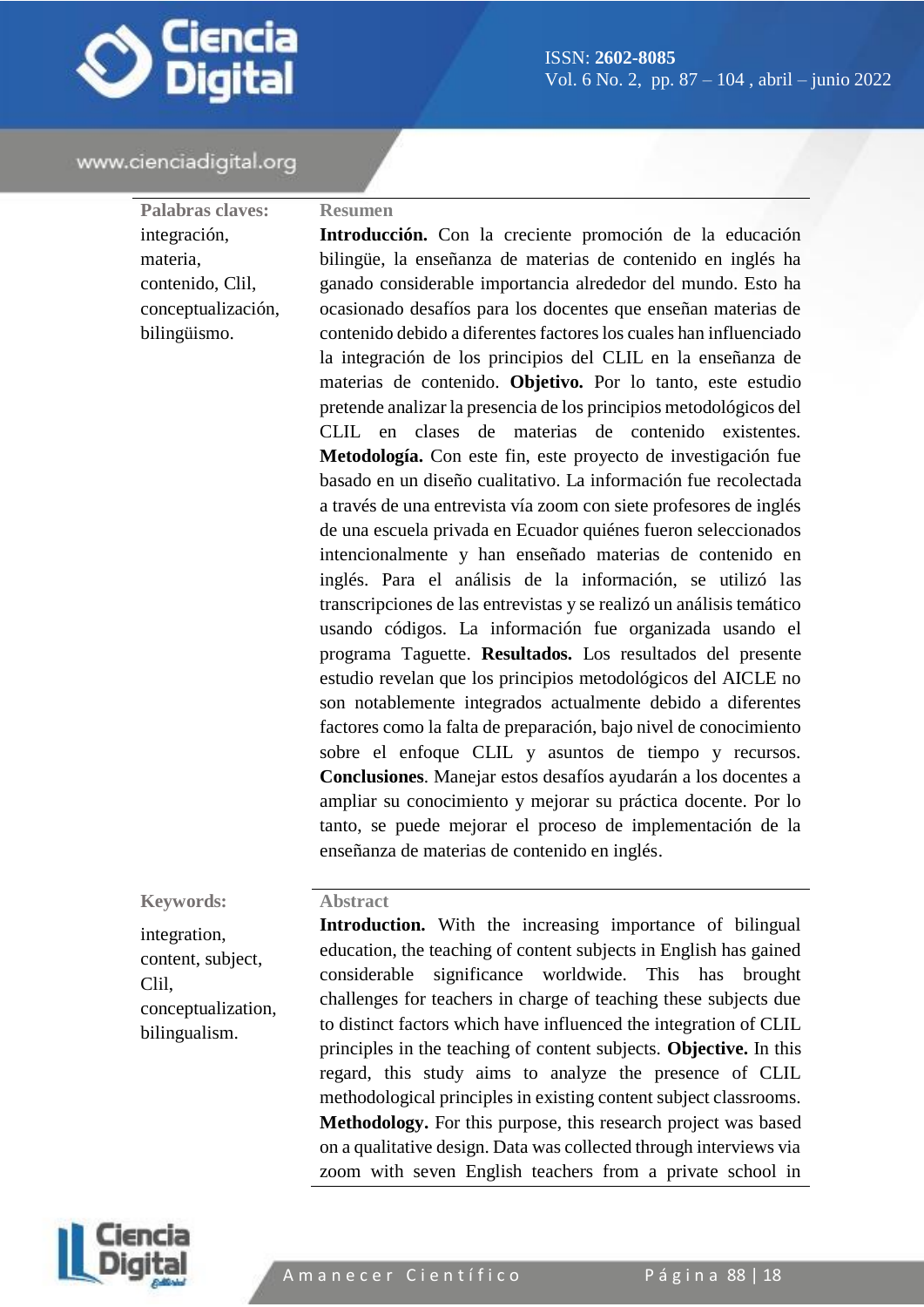

Ecuador purposefully selected, because they have taught content subjects in English. For the analysis of the data, the interview transcripts were used, and a thematic analysis using codes was conducted. All the datasets were organized using the software; Taguette. **Results.** The outcomes of the study revealed that CLIL methodological principles are not noticeably integrated currently due to several factors such as the lack of teacher training, low awareness of the CLIL approach, and matters of time and resources. **Conclusions.** Addressing these challenges will help teachers broaden their knowledge and enhance their teaching practice. Hence, there is room for improvement in the process of implementing the teaching of content subjects in English.

#### **Introduction**

The integration of the methodological principles of Content and Language Integrated Learning (henceforth; CLIL) approach in the teaching of content subjects in English is the core of this study. In a vast variety of places around the world and in South America, CLIL has gained widespread praise during the 21st century due to its relevance for fostering bilingualism and multilingualism that in fact entails English learning (Banegas, 2015; Karabassova, 2018). Scholars have even highlighted the benefits of such an approach along with its principles in education since it allows students to learn content subjects such as history, science, literature, among others, in a language different from their first language (Coyle, 2010; Marsh, 2006).

However, the implementation of CLIL strategies has created challenges for English teachers not only in the international context but also in Latin America, and among these challenges are matters of identity and culture, the existence of proper materials, and teachers' preparation (McDougal, 2015; Meyer, 2010; Savic, 2010). In the same vein, such difficulties have been noticed in Ecuador with the inclusion of CLIL as a principal language-driven approach in the English Curriculum, the promotion of English learning, and the new teaching resources (Ministerio de Educación [MINEDUC], 2016).

This study seeks to analyze the presence of CLIL methodological principles in existing content subject classrooms, since knowing how to properly integrate CLIL principles in content subject classrooms has been identified as a fundamental necessity. First, this investigation intends to highlight the importance of understanding CLIL methodological principles for content subjects. Second, it will analyze how these principles are currently being integrated in the teaching of content subject. Finally, it will provide teachers with

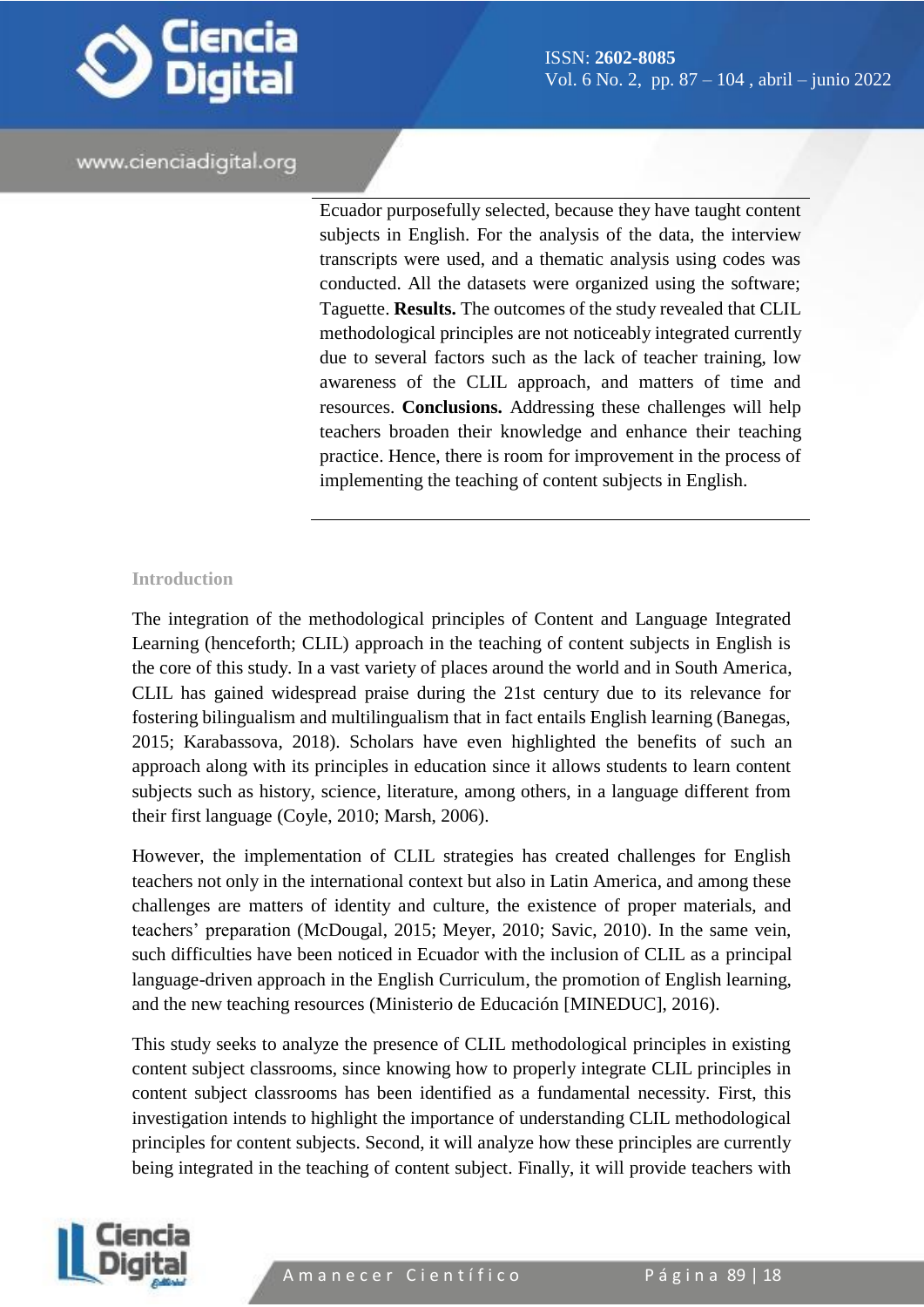

insights about the current situation at a particular educational community based on the outcomes encountered after the data analysis.

The nature of this paper is an exploratory, qualitative study that focuses on teachers working at a private institution that is implementing the teaching of content subjects in English as a means of promoting bilingualism, entailing learning English as a foreign language. The data was collected by means of a semi-structured interview that made it possible to examine how CLIL principles are currently being integrated.

#### *Conceptualization of CLIL and bilingualism*

Learning languages has great significance worldwide since they are a means of communication and create opportunities for learners. In most countries, bilingualism has been characterized by learning English as a second language (L2) since it is considered a lingua franca and an international language. This has been promoted by the inclusion of curricular subjects taught in the target language at schools, assuring that learners achieve a good command of this language (Pena & Porto, 2008). As a result, bilingualism has been subjected to investigation and content instruction as well. During the 1990s, CLIL became a novel approach in education and institutions started implementing it in their classrooms for content instruction. Nonetheless, in the past other traditional methodologies were used as well. Content-Based Instruction, or CBI, was part of several bilingual programs. McDougald (2015) points out the fact that they present some similarities, however, CBI was used in North America and for language for specific purposes programs.

By virtue of the widespread importance, Content and Language Integrated Learning became a popular term in the 21st century when talking about fostering bilingualism and multilingualism. Research on content instruction through CLIL has been conducted to a great extent for several years since its unveiling in Europe (Banegas, 2015; Coyle, 2018; Custodio-Espinar, 2020; McDougald, 2015; Pena & Porto, 2008). This approach is understood in education as a "dual focus," which integrates the instruction of both content and language through a second or an additional language as the means of instruction (Coyle, 2018). Banegas (2011) mentions that CLIL is considered as an umbrella for bilingual and multilingual education, but also for all methodologies that have a dual focus on content and language instruction. Apart from that, Richards (2013) qualifies CLIL as a forward curriculum since it "starts with the design of a syllabus that contains both content and language components. This then leads to the choice of suitable instructional materials as well as selection of activities for delivering, reviewing, and assessing instruction" (p.12).

Scholars such as Agudo (2020) and Pladevall-Ballester (2015) highlight the benefits of CLIL in education as it allows students to learn content subjects such as history, science,

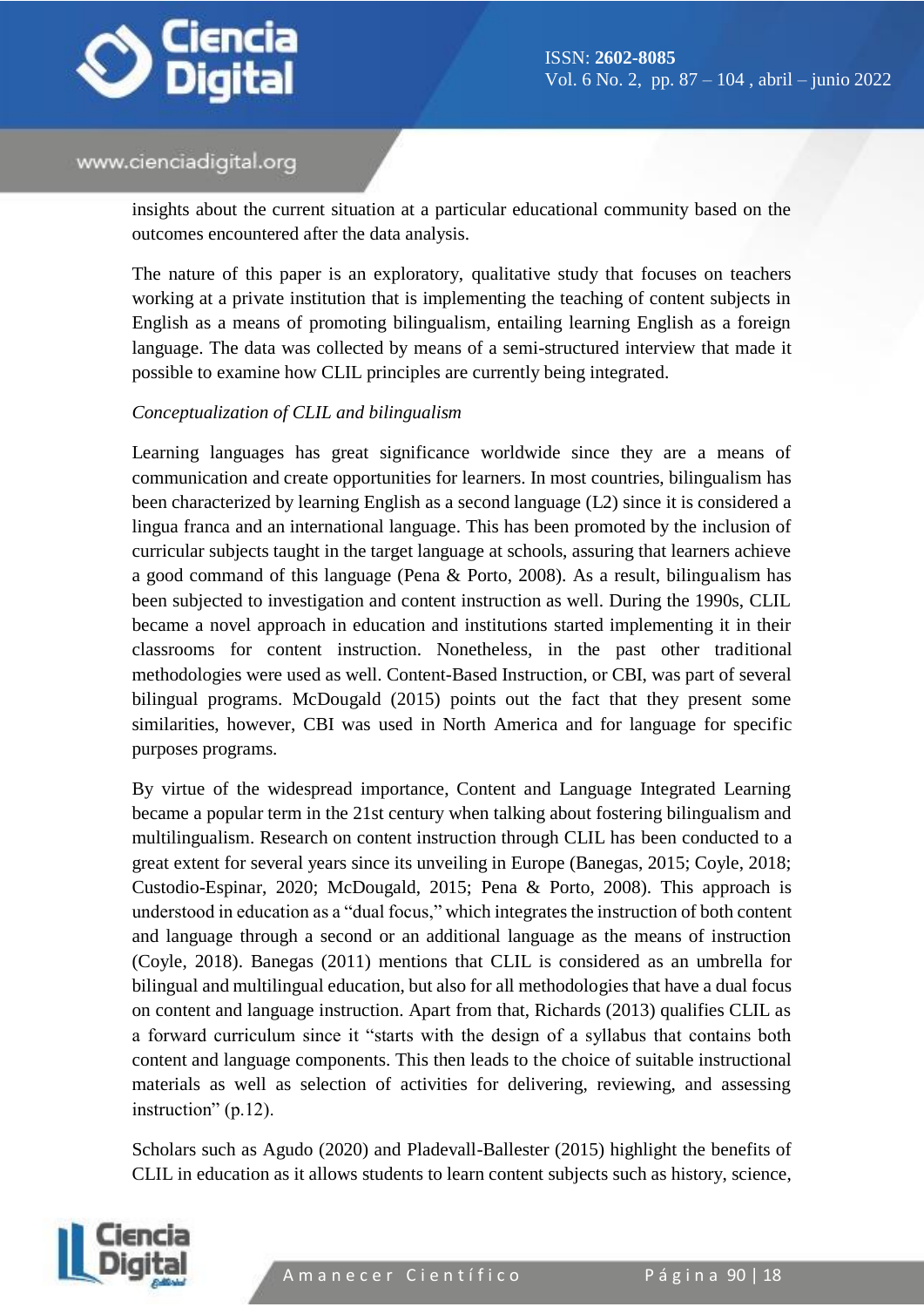

and literature, among others, in a language different from their first language. In a quantitative study executed to analyze the impact of CLIL on English language competence, Agudo (2020) demonstrates that students who did not have access to CLIL programs had an overall lower English performance in comparison to the CLIL students. The difference was noticeable mainly in Use of English and vocabulary, and there was an even more significant improvement at the end of secondary education. Likewise, Pena and Porto (2008) support the effectiveness of CLIL from a teachers' perspective based on the progress they have seen in their students, showing that they understand the implementation of a CLIL project as a feasible way of providing learners with a higher amount of exposure and time to learn English. But this study also suggests adapting the CLIL approach to students with learning disabilities. Similarly, the qualitative study conducted by Pladevall-Ballester (2015) states that students in primary education are satisfied with the CLIL program because of the skills they have developed to give English more meaningful use, and most parents consider CLIL as a beneficial practice that gets students' attention and generates motivation. Additionally, Marsh (2006) claims that some learners could even get to a point when they focus on learning the content and the use of the language becomes automatic.

A substantial number of European countries began implementing the CLIL approach in schools, aiming to help people acquire a second or third language, and giving birth to a growing recognition worldwide that made it an international approach. CLIL has been implemented in educational systems in diverse ways, establishing a wide set of models. In fact, Villabona and Cenoz (2021), in an exploratory study, discovered that CLIL scope and implementation varies from classroom to classroom, depending on teachers' insights about this approach even though it is applied within the same institution. As can be seen, several countries have included CLIL subjects, focusing on English as the target language, and other languages (Dafouz et al., 2016; Lasagabaster & Doiz, 2016). However, the implementation of CLIL has created challenges for English language teachers. Among these challenges are matters of identity and culture, the existence of adequate materials, and teacher preparation (Pimentel & Albuquerque, 2018).

## *CLIL implementation*

It is worth mentioning that although CLIL has been referred to as a core pedagogical approach of bilingualism, a few studies have pointed out the factors involved in the implementation of CLIL programs in schools (McDougal, 2015, Savic, 2010). Meyer (2010) suggested that scholars should also give more attention to the existence of educational resources, materials, books, etc., to provide teachers with insights to plan and teach in CLIL programs. However, Alcaraz-Mármol (2018) notes that not even the 50% of teachers who participated in her study had received specific methodological training on CLIL, and they struggled to develop and create materials for CLIL programs. Ball

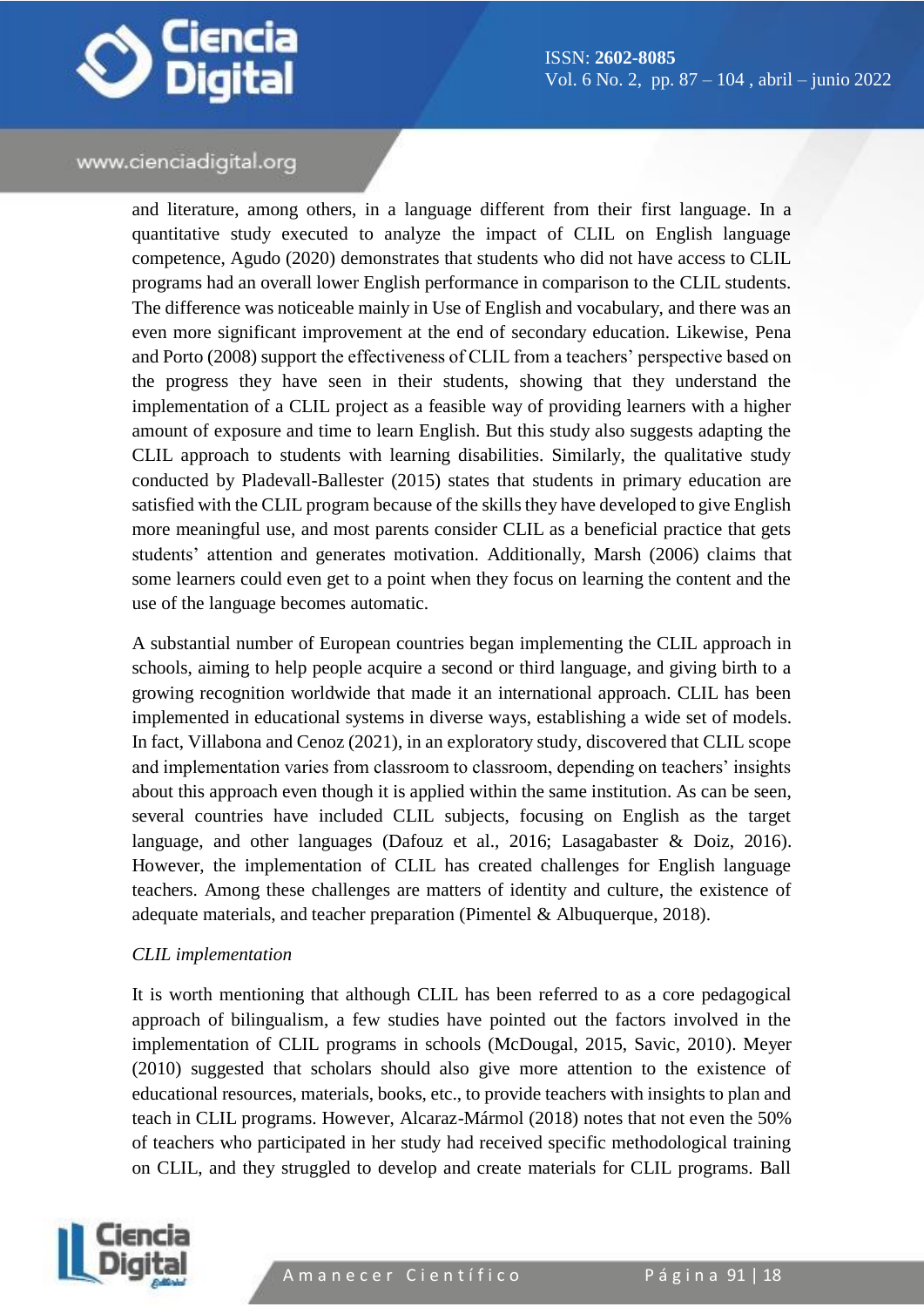

(2018) concluded that design, provision, and access to materials for CLIL programs are some of the greatest challenges and have been noted and investigated in Europe. Consequently, most of the time materials used in CLIL programs are merely adaptations of existing materials, and they are seldom created based on the learners' needs.

Controversies regarding the amount of time teachers have for planning and teaching were also evident since teachers argued that they have numerous activities to perform during their day (McDougal, 2015; Pena & Porto, 2008). These factors have been sometimes overlooked, even though planning and resources are an essential to reach an effective integration of content and language.

It is common knowledge that teachers play a significant role in the learning process. Therefore, their preparation, conceptualization does this mean 'current CLIL of CLIL and bilingualism, their perceptions, and insights are of vital importance as shown by Pena and Porto (2008). In this study, CLIL teachers mention that there is room for improvement regarding their classroom practice. Some of them pointed out the necessity of observing other colleagues working with CLIL programs, and another group considered it important to get more theoretical knowledge to better understand its underlying principles. Using questionnaires and interviews, McDougal (2015) demonstrates that teachers see the implementation of CLIL as beneficial for learners. However, these authors have also stated that there is a lack of preparedness and familiarity with CLIL which can reduce its effectiveness.

Equivalent results were echoed by Karabassova (2018) who insists that the vague awareness of CLIL principles is reflected in teacher's practice which in fact influences the student learning process. Alcaraz-Mármol (2018) and Villabona and Cenoz (2021) fully coincide with previous studies since teacher preparation has been found as a necessity. Teachers possess diverse ways of understanding CLIL that have an impact on their practice. Some of them focus on content and others on language as they find it difficult to achieve a balance between these two, highlighting the relevance of having training not only in the target language but also in methodologies and strategies for teaching content subjects in English. In turn, once receiving training, teachers will have a clearer idea about the CLIL approach and implementing it will become easier as deepen their knowledge. Custodio-Espinar (2020) state that the quality of CLIL depends on practitioners' competencies, meaning that, teachers should receive continuous training on the core principles of CLIL.

Meyer (2010) declares that teacher preparation for planning and the creation of materials is fundamental because in the past not many researchers drew their attention to these factors which in fact are a core element of CLIL implementation. He suggested that teachers had to learn and understand this new paradigm of teaching along with its principles, following the parameters from the CLIL pyramid and the 4Cs-framework

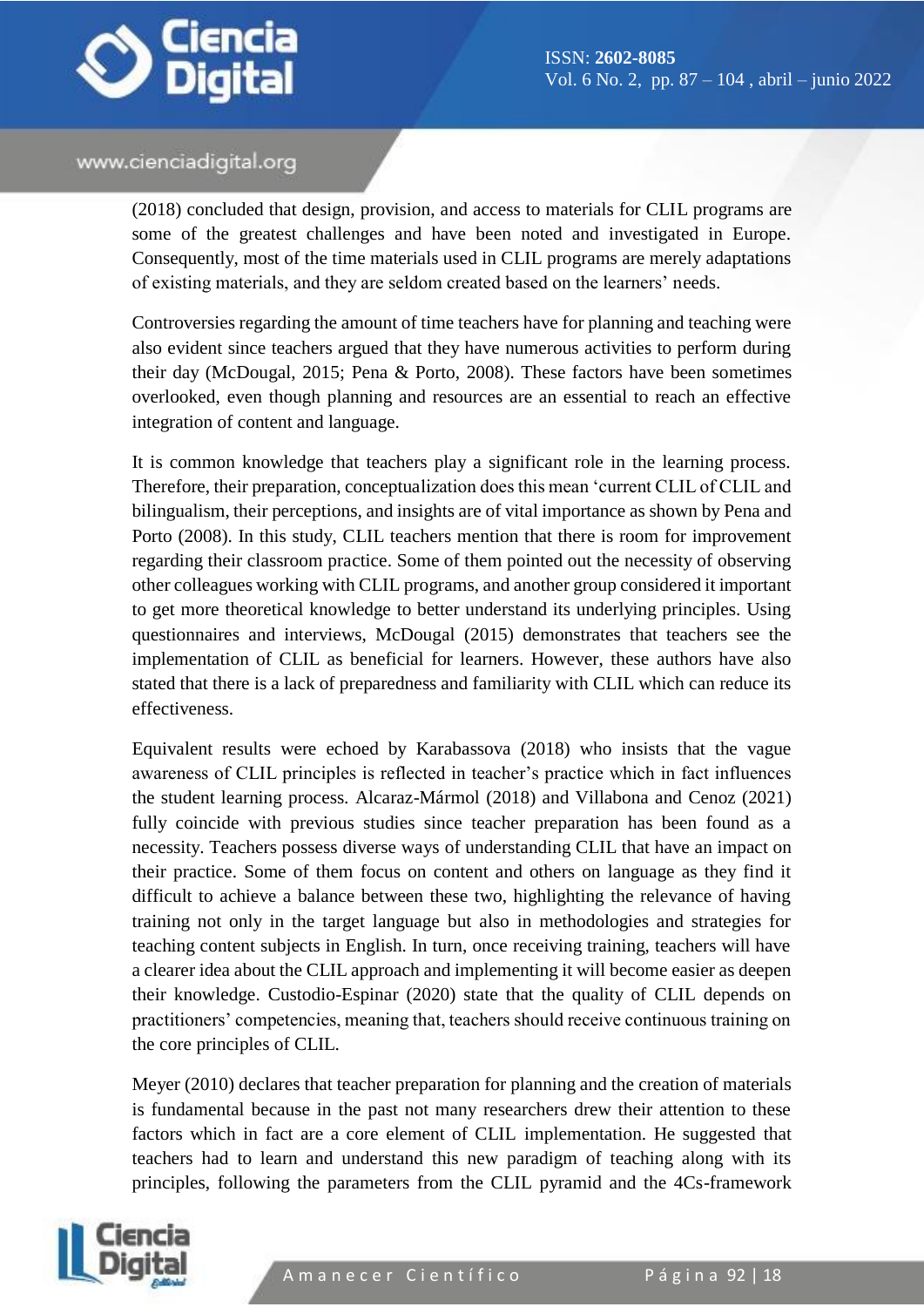

(communication, culture, content, and cognition) (Coyle, 2010), to be adept at teaching in CLIL classrooms. In line with previous studies, Banegas (2015) mentions that it is imperative to provide teachers with training opportunities to enhance their teaching practices, the creation of materials, and the elaboration of plans, seeking to reach an effective integration of content and language.

In short, the teachers' role is crucial in the implementation of the teaching of content subjects using the CLIL approach since they guide the learning process. Nonetheless, it has been shown that some teachers are not aware of the CLIL approach and the role they have in helping students develop language skills and learning content even though they are teachers of CLIL programs (Karabassova, 2018).

#### **Methodology**

The research reported in this study was based on a qualitative and exploratory design with socio-educational underpinnings. It was executed in a private educational institution in Ecuador that provided the researcher with the permission to collaborate with some teachers of the English area as participants in this research project. Data was collected from seven English teachers purposefully selected, working in this school where CLIL is a fundamental approach for the teaching of content subjects in English as a means of promoting and enhancing English learning. It is worth mentioning that this school is aiming to become a bilingual institution; meaning promoting the learning of English and Spanish, and that is why they are giving more importance to English learning.

The participants' years of experience teaching English as a foreign language range from one to fifteen, and their ages from twenty-four to fifty. All of them had at least one year of experience teaching content subjects in English and have formally attended a two-hour CLIL training session conducted by experts from a books' publisher as part of their professional development and preparation for teaching subjects such as social studies, computer science, finance and commerce, science, and language through arts. Some participants said they also attended other training sessions on their own.

The instrument applied for data collection was a semi-structured interview which included ten open-ended questions that were developed based on the main principles of CLIL proposed by David Marsh to analyze teachers' conceptualization and teachers' practices based on this approach. Furthermore, sometimes additional questions were asked to clarify the participants' responses. This instrument was an adaptation of the interview utilized by Karabassova (2018). Due to Covid pandemic circumstances, the interviews were conducted virtually via zoom, and they were recorded. The interviews lasted from 25 to 50 minutes, and the participants were able to see the questions in English and Spanish while answering them.

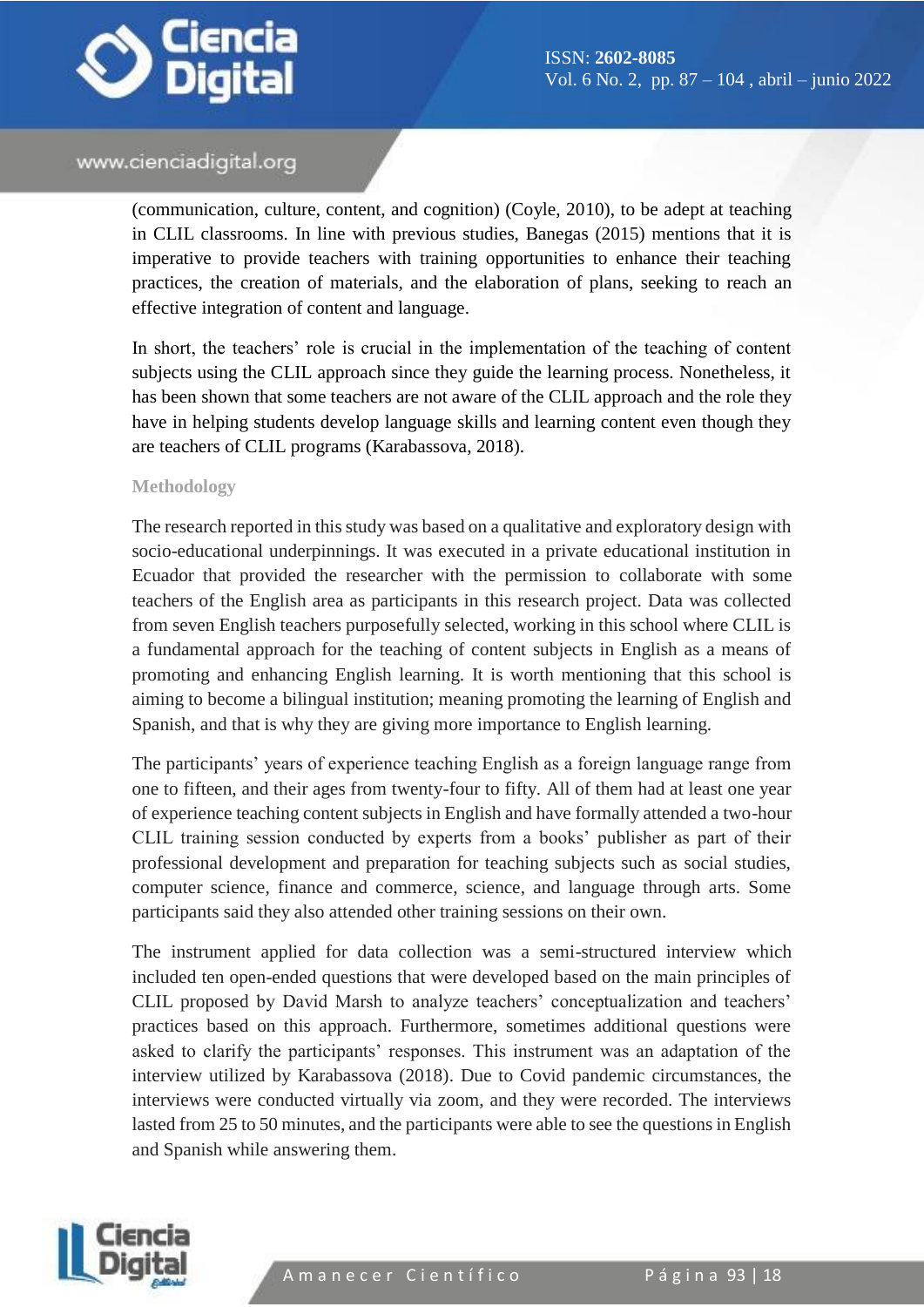

To deeply analyze the data collected through the semi-structured interview, the audiorecorded information was transcribed in a Word document using the voice recognition tool and listening to the interviews several times. For the analysis of the information obtained, the interview transcripts were used, and a thematic analysis using codes and tags was executed. Such an analysis being "a method for identifying, analyzing, and reporting patterns (themes) within data" (Braun & Clarke, 2006), was done aiming to analyze the presence of CLIL methodological principles in existing content subject classrooms. These transcriptions allowed the researcher to do a preliminary analysis when various categories and themes from the datasets emerged. This process was executed in the following phases: data organization and data coding. During the data organization step, the researcher organized all the datasets using Taguette, a computer-assisted qualitative data analysis software. In the coding phase, data was categorized using "tags" or codes into themes to describe and interpret this social phenomenon considering the frequency of repetition of each statement. The major themes below emerged in this study, and they will be elaborated and discussed in the following sections:

- a) Awareness of CLIL methodological principles
- b) CLIL focus and teaching practice
- c) Teachers' perceptions towards the implementation of content subjects

#### **Results and discussion**

The next sections describe information related to the most meaningful themes identified in the data collected through the interviews.

#### *Theme a: Awareness of CLIL methodological principles*

It has been noted that some teachers that are familiar with CLIL have defined this approach using terms such as "integrating," "subject area," "content," and "language," among others. These terms relate to the definition of CLIL that says that it "refers to situations where subjects, or part of subjects, are taught through a foreign language with a dual-focused aim, namely the learning of content and the simultaneously learning of a foreign language." Nonetheless, there were a couple of teachers that were clearly not familiar with these terms. This was reflected in the responses made when talking about familiarity with this approach and its definition:

P1 said "and my answer, I am not familiar with CLIL".

P6 mentioned "I don't sure that CLIL is learned for me because I think it's a new term, right, because I am graduated so many years ago, but I consider, I considered that we can use this integrated learning nowadays in order to improve the learning of the students…".

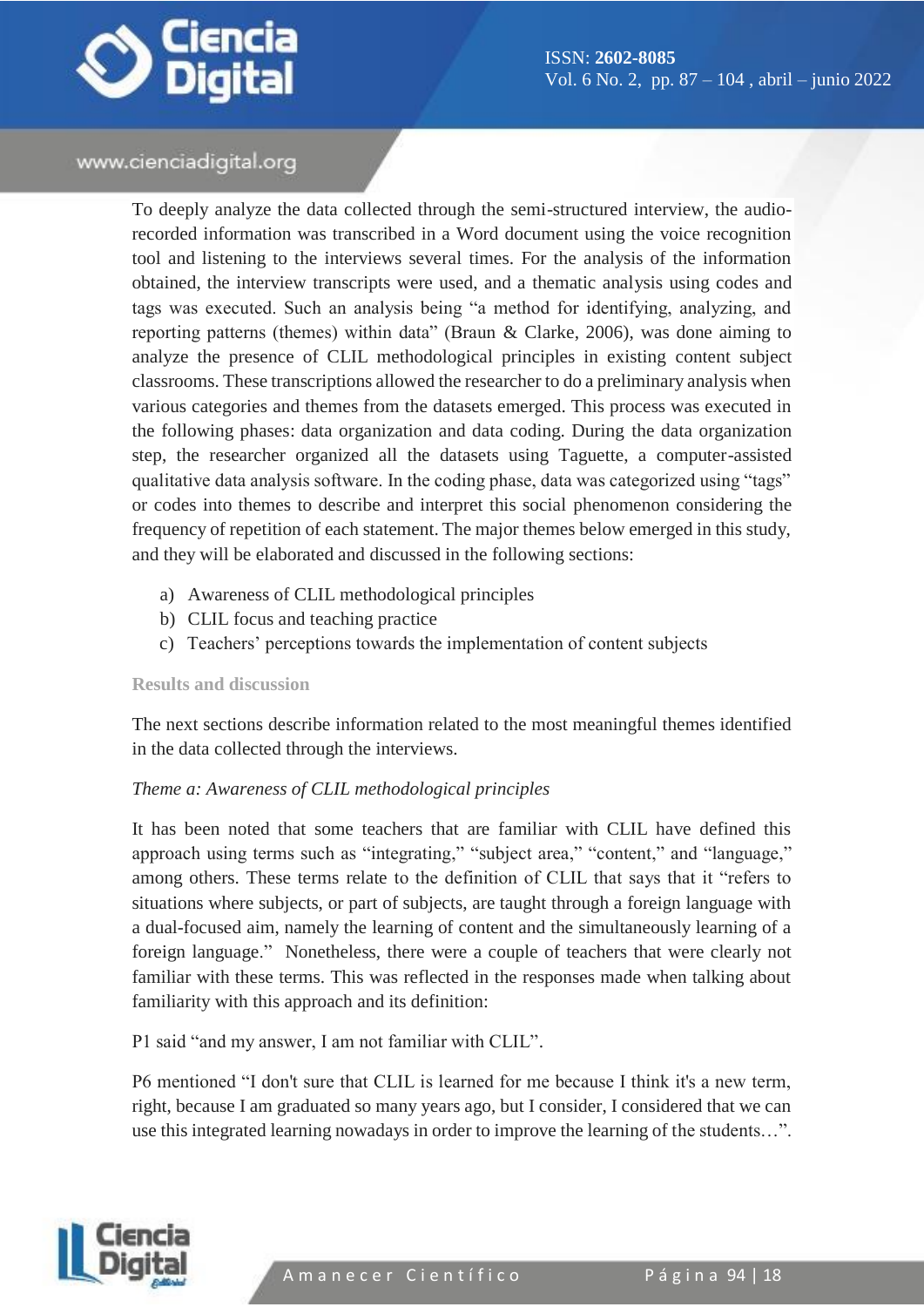

Meanwhile, teachers who said they were familiar with CLIL tended to describe some activities they do in class and give more details of their content subject classes. Participant two expanded on this topic which can be attributed to the expertise she had previously acquired and her knowledge. She showed a deep understanding of the topic and the highest level of awareness and conceptualization of CLIL. Likewise, Participant 7 also gave a clear idea about this topic.

P2 said "my perspective of CLIL is integrating content language in a way that should be creative allowing the students to develop their language skills through different forms, different just means like writing through speech, through writing, using online tools, through reading, comprehensible input, and output. I mean it is a combination of all of that for the students to learn a specific area of subject area."

P7 affirmed that "it could be an opportunity to gain experience a new subject and also the second language, and that's, the that's the definition for me, we can learn both at the same time".

Some participants seemed to relate CLIL with other ideas which did not give a clear sense of their actual conceptualization.

P3 remarked that "giving the students new opportunities of having a meaningful learning and try to combine, to integrate like the word say, with other subjects during the process of learning".

P5 said "I think that specially if we work with projects like, I think that is also integrated here, why, because content and language are very connected in order to achieve a goal".

P4 stated "specifically CLIL, I think that, is like very popular, you know, it's a very popular like topic around us as teachers".

Based on the responses, it can be concluded that participants have various levels of awareness about the CLIL approach and its principles, as only a couple of them seemed to have a clear idea about it. The integration of content and language does not seem to be clear, which, in turn, could be understood as a lack of knowledge. These findings couple with Savic (2010)'s study who found out that EFL teachers at a Serbian school where CLIL was being implemented only had a vague idea of the approach. So, she concluded that teachers needed more training. It is worth highlighting that Cenoz et al. (2014) declare that there is a plethora of interpretations of CLIL and define it as an "ambiguous" term which makes it even harder to differentiate it from other approaches that address content and language teaching for second language learning.

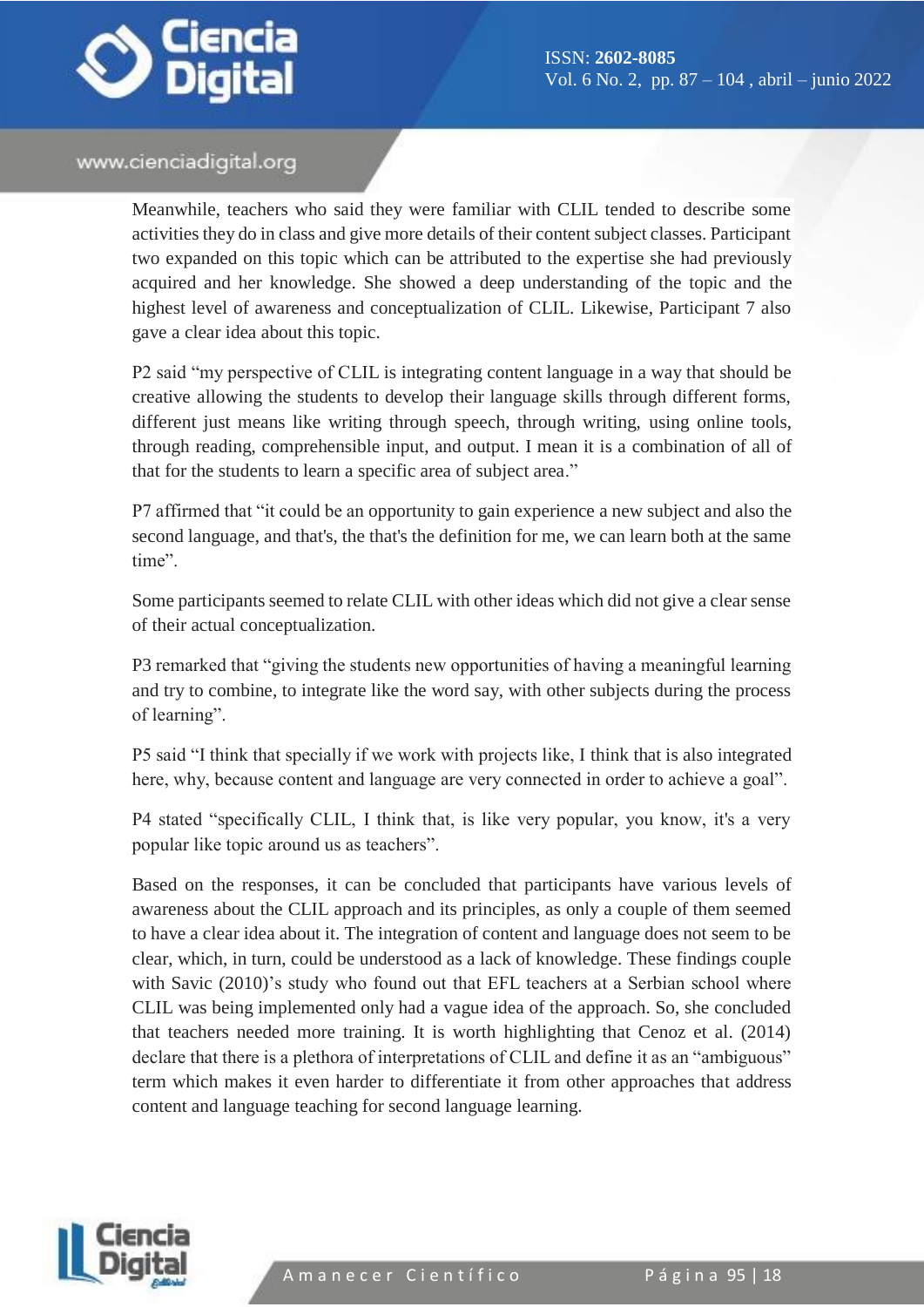

#### *Theme b: CLIL focus and teaching practice*

Regarding the dual focus CLIL aims to achieve, it was evident that some teachers give the same importance to both content and language which is the ideal of CLIL. This was determined based on the details they gave with respect to the input and output activities they do in class with their students, and teachers' pedagogical practices in the classroom. However, some participants showed a preference for focusing on one of these two components.

#### *Dual focus*

For P2, for instance, it was fundamental to provide students with input about the content in diverse ways, so students could process content to be able to produce the language later.

P2 also said "I had to cover the four skills while them learning the, the information of the subject so that's why I couldn't proceed that well, actually I could proceed, like I said the information that I gave to them, it was, it was nice because they understood we covered it during class during games, at homework in the we also did like individual tasks and, and also the, the tests everything was related to that so they were able to understand that."

In the same vein, two other teachers considered that giving equal importance to both content and language is necessary in a content-based class because students can develop and enhance their language skills at the same time.

P1 said "I think both because if they didn't know the contents is impossible that they can share your ideas I think that we have to mix half and a half."

P5 also declared that "the main thing here is that they learn, they can learn this language but also focus on content".

## *Language Focus*

In one of the interview sections, teachers were asked about what they do to promote language development in the class, and it was easy to conclude that they focus on developing oral communication skills along with vocabulary. Participants 1 and 2 strongly emphasized the significance of including activities for oral communication in the class since they consider developing speaking skills as the goal. This could be justified by the fact that the administration of this school implemented content subjects in the curriculum as a way to enhance students' proficiency in oral communication since the development of speaking skills has been an area for improvement for several years at this institution.

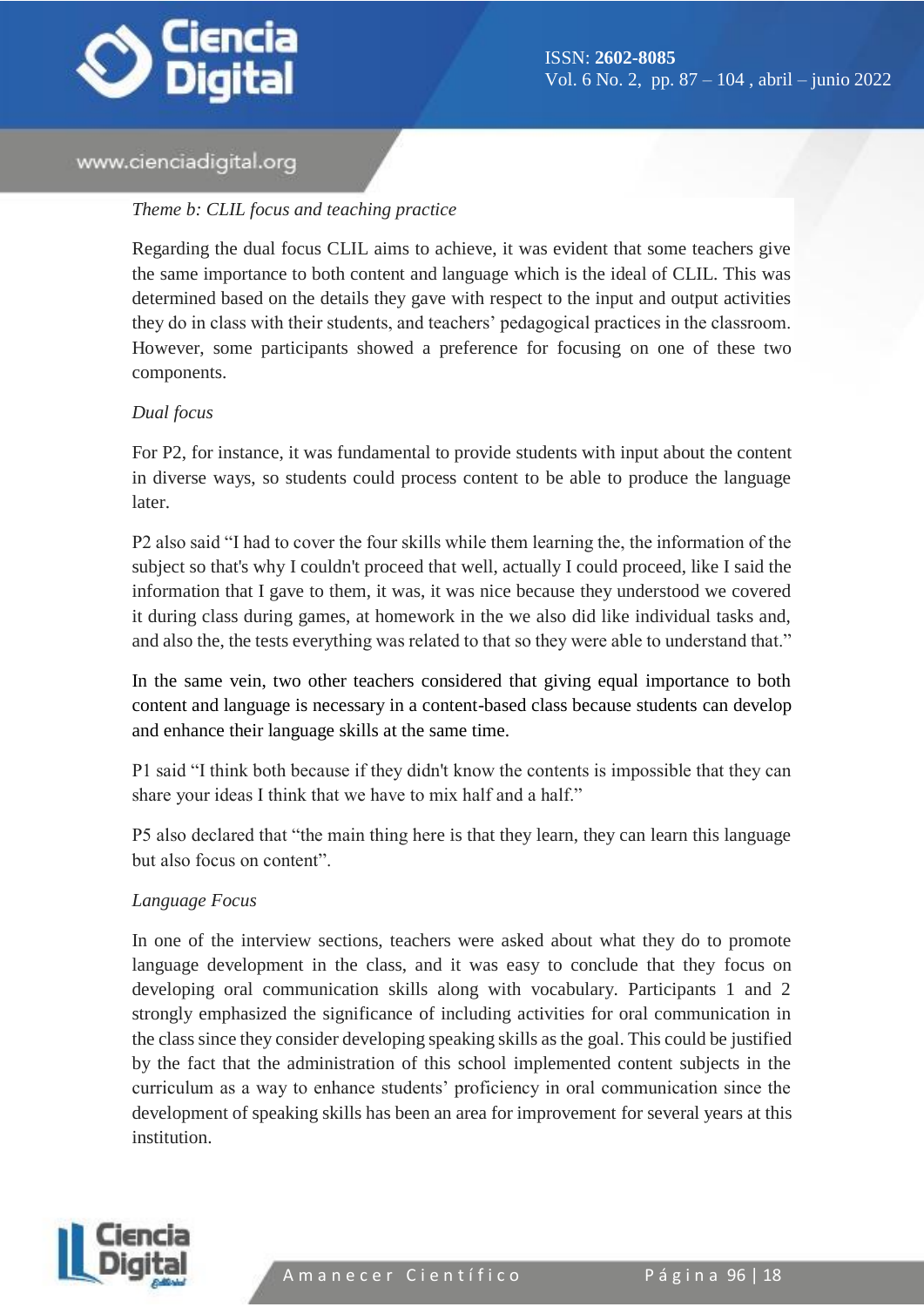

P1 added that "to develop skills with oral communication. This is, this is my focus language because I tried to with the subject try to develop oral communication skills in other words many classes or I do not know I can say that all classes they practice speaking they practice speaking and sharing your opinions about the subject."

P2 declared "to include activities that would involve developing the language skills".

Teachers 6 and 7 gave more importance to vocabulary related to computer science and social studies because of time constraints and the necessity to understand new terms. They help learners with pronunciation of isolated words yet other language skills are addressed less frequently.

P6 said "I think in a computer science, I consider basically they learn about vocabulary basic because we don't have time to learn the present simple or the grammar, or we need to, one thing it's important because they start to pronounce different words, so we work with listen, we work with speaking but it's no more fluency, it's like word by word".

P7 added "my social studies classes are based on vocabulary especially, in all the topics will learn new vocabulary, innovative words, we have to practice this vocabulary, practice the reading, the writing, speaking activities using these innovative words".

Interviewees' answers also showed that other linguistic aspects; namely phonetics and grammar structures, are also included as the language part of CLIL since they are necessary; however, they do not explicitly teach English.

P3 affirmed that "the language focus is all the time immersed, it's being part of what we're doing there, and I think that for example in phonetics in the grammar structures at itself was really important for the students not to see them as like a formal structure but when it was right, or when it was the right moment to say I just explained it in a soft way that this is related to the linguist content of the subject,…".

P4 said that "the students started applying all the grammatical structure into my classes, into my, the, the content, you know, the content that they were learning from social studies".

#### *Content Focus*

Furthermore, teachers described what they do to promote content learning of the subject. The techniques most frequently mentioned to safeguard content are using videos, asking for students' opinions, putting content in a real-life situation, using diagrams, games, presentations, and visual aids. There is only one teacher who explicitly mentioned that content is the focus in her class because of the importance of understanding vocabulary.

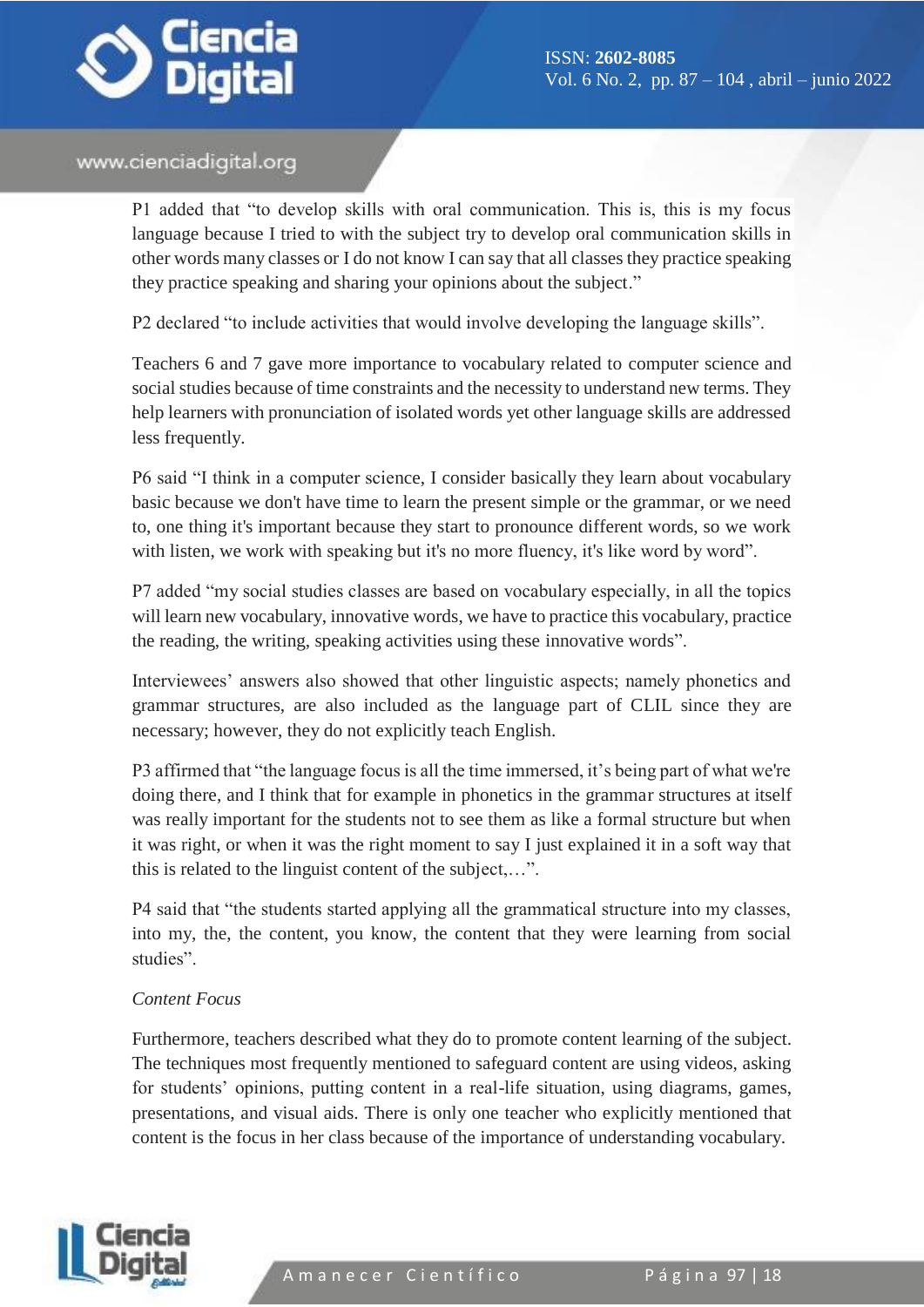

P5 reasoned "because when we need to understand a topic then we just need the vocabulary that is key to understand the content, so I focus on content mainly".

It was also noted that some the content activities are connected to the linguistic aspects of language because of the follow-up tasks they include. That is to say, a dual focus is also evident in the activities described by the participants.

P1 said to include "Wh-questions about the previous knowledge and as I told you at the beginning, I start many times with time to climb like a game when they practice or remember the knowledge learned and I continue with, with the short story for example like conversation".

P7 said to "use different strategies, and we use different resources like videos, and also we use different info, infographics, and presentations and using different tools to, to increase the students' knowledge".

After analyzing what teachers do to promote both parts of CLIL in the class, participants were also questioned about the stages they include in a class period, and all of them agreed that these activities are included three stages: anticipation, construction, and consolidation. This gives us an idea of the pedagogical practices and the level of inclusion of CLIL principles.

*Theme c: Teachers' perceptions towards the implementation of the teaching of content subjects in English*

To analyze teachers' perspectives on the implementation of the teaching of content subjects in English in this school, they were asked about how they felt, the needs they found, and potential changes that need to be made to have even more successful outcomes.

One of the aspects emphasized by the participants when asked about their perceptions of teaching a content-subject class was how they felt. Most teachers pointed out that they felt good because teaching in English would not be an issue for them. However, some of them also said that it was challenging because they had little formal training. Hence, they had to learn about CLIL methodologies and become knowledgeable in the content and specific terms the subject required.

One of the social studies' teachers said that it was a wonderful experience because the class was active, and students enjoyed it. Similarly, participant three also considered it a pleasant experience.

P1 said "I like to teach Social Studies because I learn, and to be honest with you, I learn so much about World War One, origin of the earth, different, different topics, I learn I prepared and I develop my, my skills, reading, speaking".

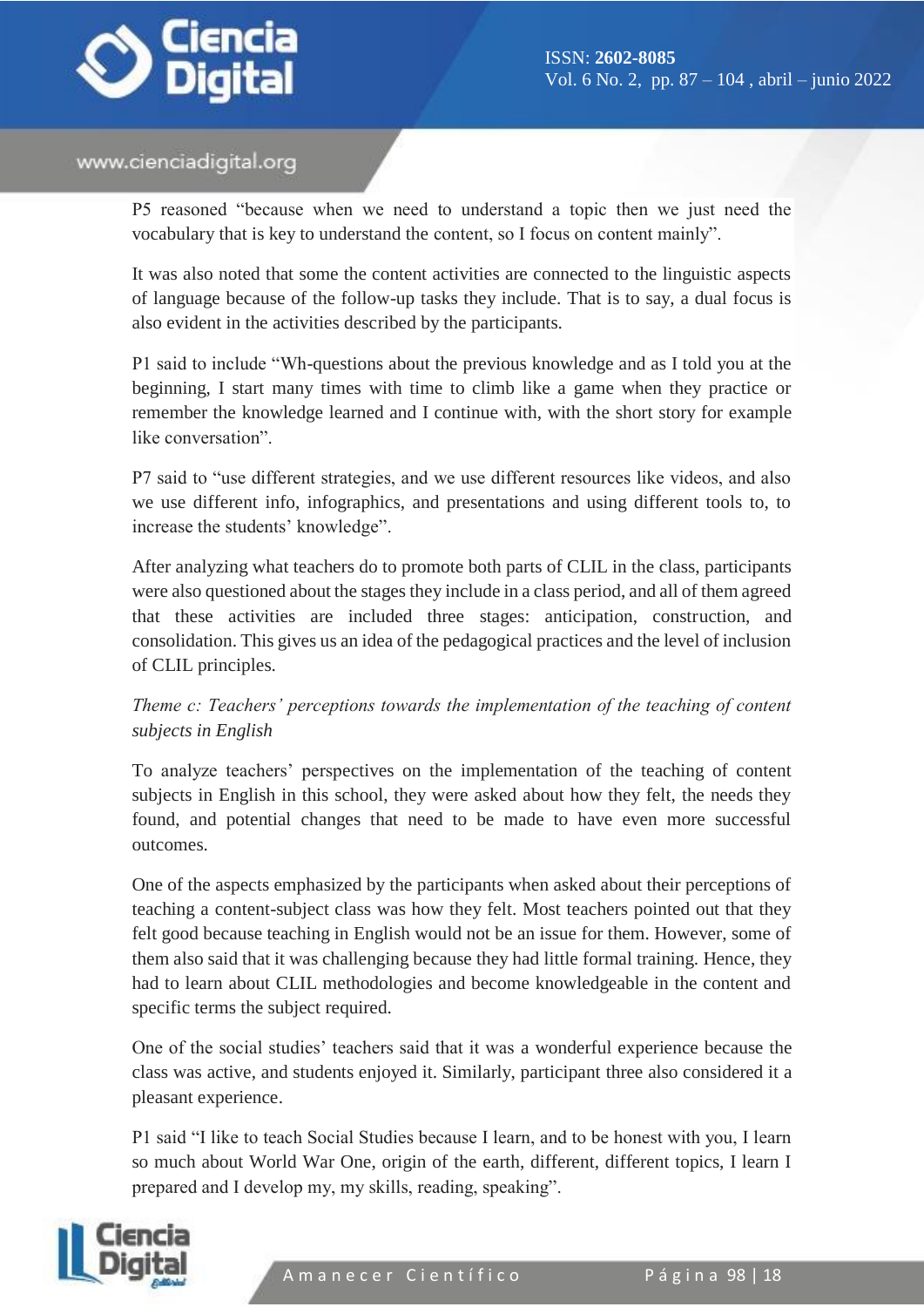

P3 said "I felt excited I felt good with this new opportunity to experience something new".

Despite having to teach a content subject in English, teachers had a positive attitude and are willing to do it. Teachers also highlighted that there is room for improvement and there are some needs that should be addressed, with the aim to be better able to teach a CLIL class and to get greater outcomes and benefits for students.

Another aspect was related to what they need to improve within their teaching practice. All teachers reported they did not have enough preparation before starting to teach a content subject in English because their expertise was mainly in teaching English as a foreign language, not a content subject. They said they had attended a workshop, but it lasted just a couple of hours which was not enough. Yet, they managed to constantly prepare by themselves throughout the school year and to keep themselves informed and adept at teaching a CLIL class. Additionally, time constraints and school's support were also mentioned.

P2 evidenced lack of preparation by saying "No, I don't believe I had enough training, but my advantage was, is that I grew up in Canada so, for me I had that training there the experience that I went through with my teachers".

P2 also said "We definitely need time to, to teach a subject class just like they do in their native language, as a matter of fact, I would think a little more because it's in a second language."

P4 described his preparation for teaching content subjects in English as "zero, so that's why I've learned from like such a lot of mistakes that I've make but finally I got it like, it is the most important to join, you know, to be very I would say honest with yourself first about the mistakes that you are committing with their students, and then trying to find some solutions, so not, I've never received anything because they are most part of the seminars or webinars that you find is like for, you know, English teachers, writing and grammatical structures that's it, but not for, for social studies is like very hard to find".

P2 indicated that "there is lack of support of the institution, I think that when the institution does not support their teachers or not back them up and not give them the amount of time and training that they need, I mean the teacher could, could train on their own that's fine, I mean I love researching for me it's OK but what about onsite training, I want to see someone who's had experience how to show me how, how would be to teach a class like that".

Regarding the benefits of the implementation of CLIL subjects and students' perception towards it, teachers claimed that it is beneficial for learners as they can learn content and acquire the English language at the same time. They even get more confident using the language, however some students struggle because of the vocabulary used in the subject.

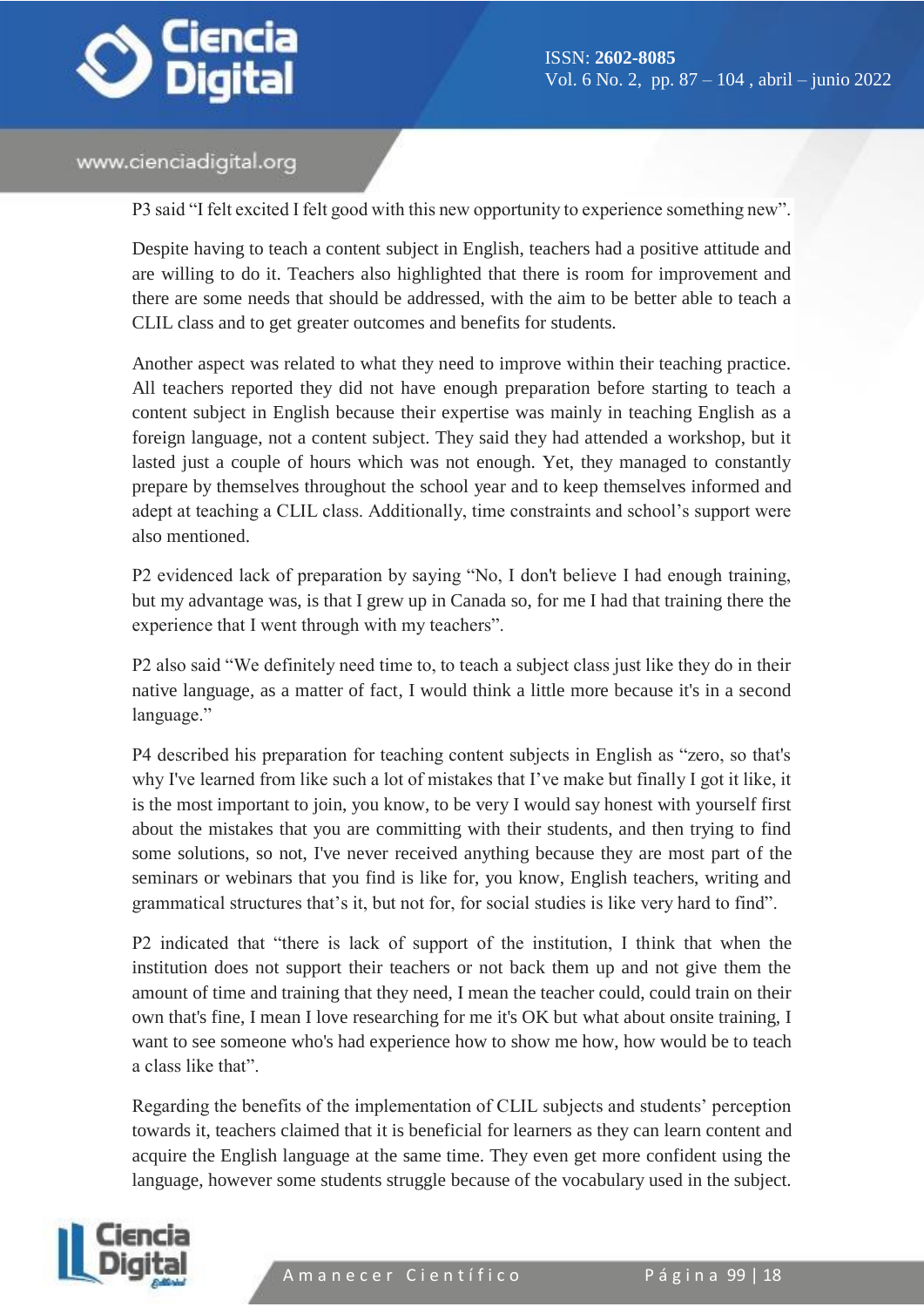

They noted that the implementation of new subjects should be better analyzed and done in a continuous and systematic form, because if they are not, favorable results will not be observed.

P3 said "I think is improving the level of the student and getting an exceptionally good profile in the student. That is a main idea in general to offer the community a better level of English."

**Conclusions**

- The research reported here aimed to appraise the presence of CLIL methodological principles in existing content subject classrooms which have been implemented in this school as a means of enhancing students' English proficiency. This study revealed that most participants' responses did not fully show a deep and clear understanding of CLIL. This could be due in part to the fact that these teachers claimed to have attended only a short workshop before starting to teach content subjects in English. Hence, getting practical and theoretical knowledge will enable teachers to be better at planning, creating, and selecting appropriate resources, and integrating the underlying principles of CLIL into their lessons.
- Even though teachers possess different conceptualizations of CLIL, most teachers put forth the effort to give equal importance to both content and language through the techniques they use in class for addressing each component of CLIL. It was found that most teachers focus on both components since they consider that students can obtain content knowledge and develop their English language skills at the same time, giving them the chance to enhance their level of proficiency in English which was previously proved by Agudo (2020)'s study. Similarly, data shows that teachers in this study aim to help students produce the language, to communicate, and learn about different topics. Therefore, students can speak about different subject contents while utilizing appropriate grammar and other features of language.
- The results regarding the teachers' perceptions towards the implementation of the teaching of content subjects in English confirm the results of other studies, showing that teachers must manage challenging situations (Ball, 2018; Karabassova, 2018; Meyer, 2010; Pena & Porto, 2008; Savic, 2010). Teachers' professional development and training is once again found as a necessity. Participants consider that observing CLIL experts would be feasible for learning how to teach content subjects in English. In this study there was only one teacher who has been teaching a content subject, social studies, for more than five years. This participant stated that there is an evident lack of training opportunities for learning to teach content subjects in English as most training sessions or seminars

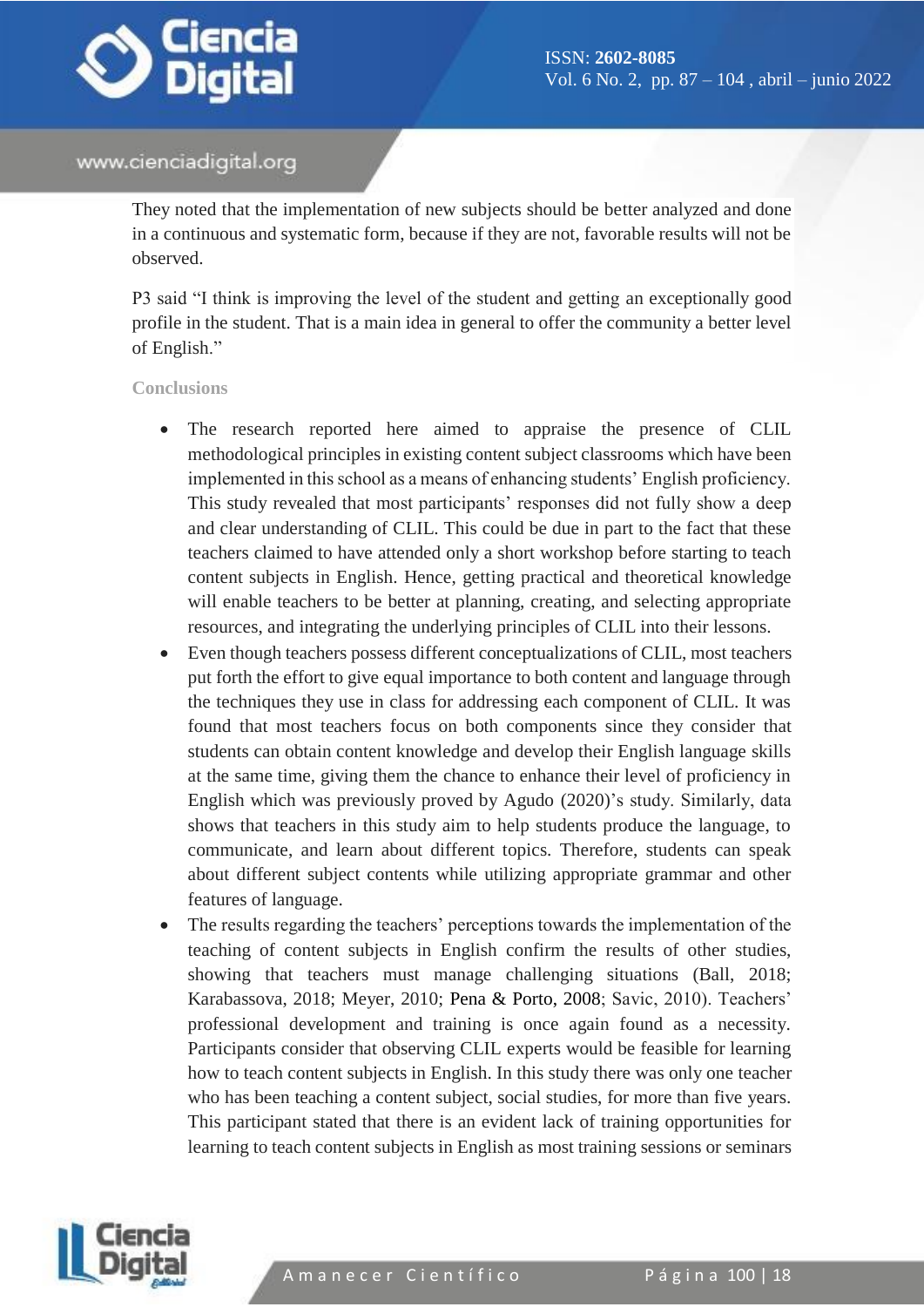

focus on teaching English as a foreign language only, and that she has learned from her own experience.

- Another challenging aspect that needs to be addressed is about time. Some teachers claimed that the number of class periods and total time for teaching content subjects in English is not appropriate for the curriculum they must follow. School's administrative support and appropriate resources were less frequent topics. Nevertheless, participants believe that it is indispensable to provide teachers with materials such as books as a guide for teaching. Some of them also addressed the fact that the ongoing support of the institution is essential.
- Despite all these situations, teachers showed themselves eager to face this challenge because it has allowed them not only to expand their knowledge but also to see this as a professional growth opportunity. Likewise, they see the implementation of the teaching of content subjects in English as favorable not only for them, but more importantly for students because of the greater exposure to the target language, the skills they can develop, and the self-confidence students get through coping with the fear of speaking in a foreign language.
- The implementation of CLIL methodological principles into the teaching of content subjects in English at this school may be enhanced by effectively managing the challenges that have been noticed so far to unlock the potential of CLIL and obtain better outcomes of such an initiative. Implementing CLIL demands greater effort and commitment from all the people who intervene in this process. It is imperative for administrators and teachers to act, make changes, and enhance this process of implementation; considering all members' opinions since it is a huge step towards giving students the chance to be more prepared for the 21<sup>st</sup> century challenges by reaching a prominent level of proficiency in an international language, English. Foremost, it is fundamental to prepare students linguistically to communicate with people from other countries, to have a broad world view and seek opportunities for studying abroad, thereby improving their educational experiences.
- Factors such as unit and lesson planning, formats used, skills incorporated, and the existing educational materials being used still need to be further analyzed, considering that the overall aim of this study is to analyze the integration of CLIL principles in existing content subjects that are taught in English. Nevertheless, this data is useful to understand the current situation of this process and to determine a method to handle the challenges described and fill the existing gaps to increase the effectiveness of CLIL as a viable solution to help students develop speaking skills and become bilingual.

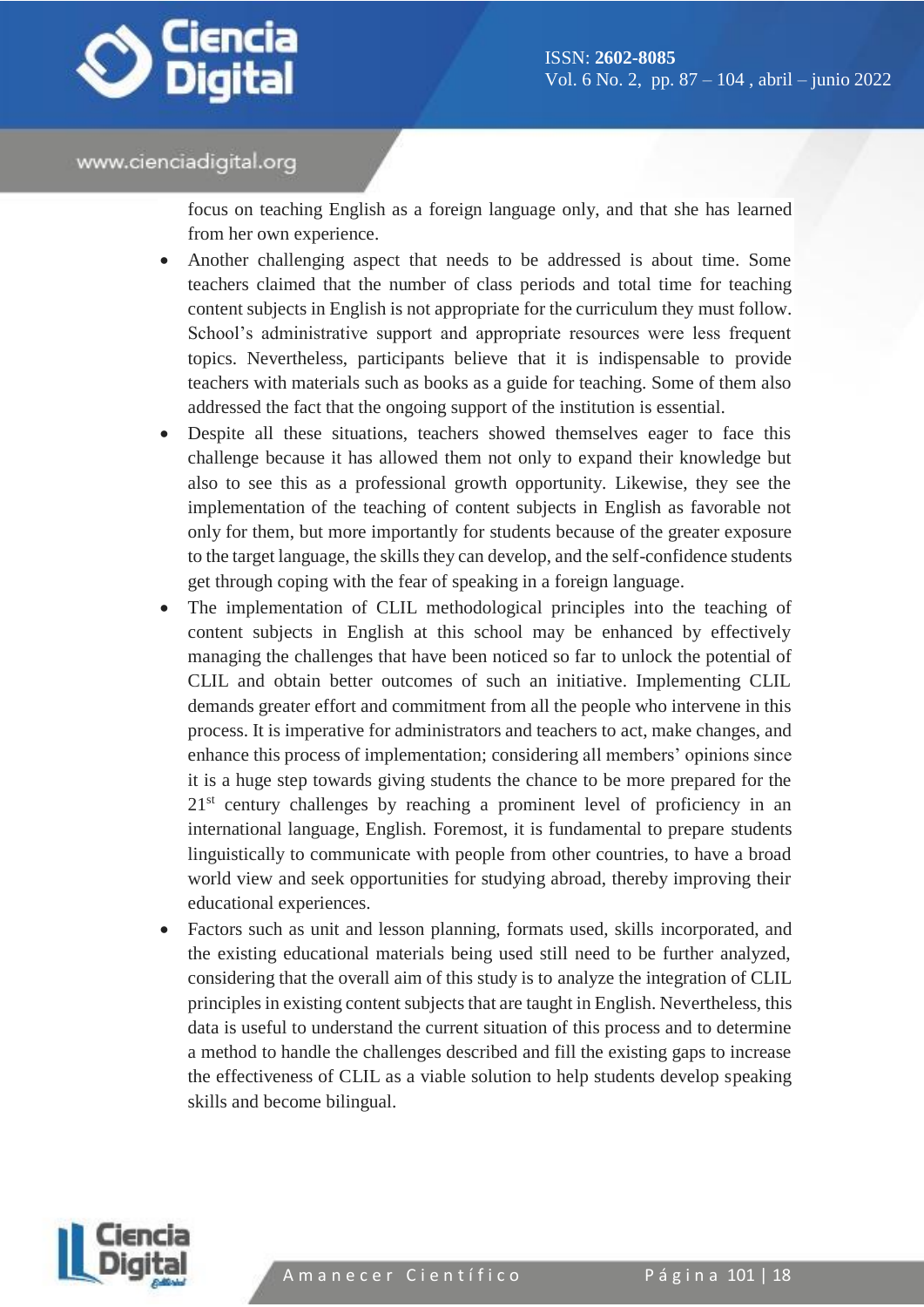

**Bibliographical References**

- Agudo, J. (2020). The impact of CLIL on English language competence in monolingual context: a longitudinal perspective. *The Language Learning Journal, 48*(1)*,* 36- 47.
- Alcaraz-Mármol, G. (2018). Trained and Non-Trained Language Teachers on CLIL Methodology: Teachers' Facts and Opinions about the CLIL Approach in the Primary Education Context in Spain. *Latin American Journal of Content & Language Integrated Learning, 11,* 39-64.
- Ball, P. (2018). Innovations and Challenges in CLIL Materials Design. *Theory Into Practice, 57*(3), 222-231*.*
- Banegas, D. (2011). A Review of "CLIL: content and language integrated learning," *Language and Education*, *25*(2), 182-185.
- Banegas, D. (2015). Sharing views of CLIL lesson planning in language teacher education. *Latin American Journal of Content & Language Integrated Learning, 8*(2), 104-130.
- Braun, V. & Clarke, V. (2006). Using thematic analysis in psychology. *Qualitative research in psychology, 3*(2), 77-101.
- Cenoz, J., Genesee, F. & Gorter, D. (2014). Critical analysis of CLIL: Taking stock and looking forward. *Applied linguistics, 35*(3), 243-262.
- Coyle D. (2018). CLIL: Planning Tools for Teachers. Nottingham: *University of Nottingham*. https://clilrb.ucoz.ru/\_ld/0/29\_CLILPlanningToo.pdf
- Coyle, D. (2010). CLIL a pedagogical approach from the European perspective. *Encyclopedia of Language and Education,* 97–111.
- Custodio-Espinar, M. (2020). Influencing Factors on In-Service Teachers' Competence in Planning CLIL. *Latin American Journal of Content &Amp; Language Integrated Learning, 12*(2), 207-241.
- Dafouz, E., Hüttner, J., & Smit, U. (2016). University teachers' beliefs of language and content integration in English-medium education in multilingual university settings. *Conceptualizing integration in CLIL and multilingual education*, 123- 143.
- Karabassova, L. (2018). Teachers' conceptualization of content and language integrated learning (CLIL): evidence from a trilingual context. *International Journal of Bilingual Education and Bilingualism, 25*(3), 787-799.

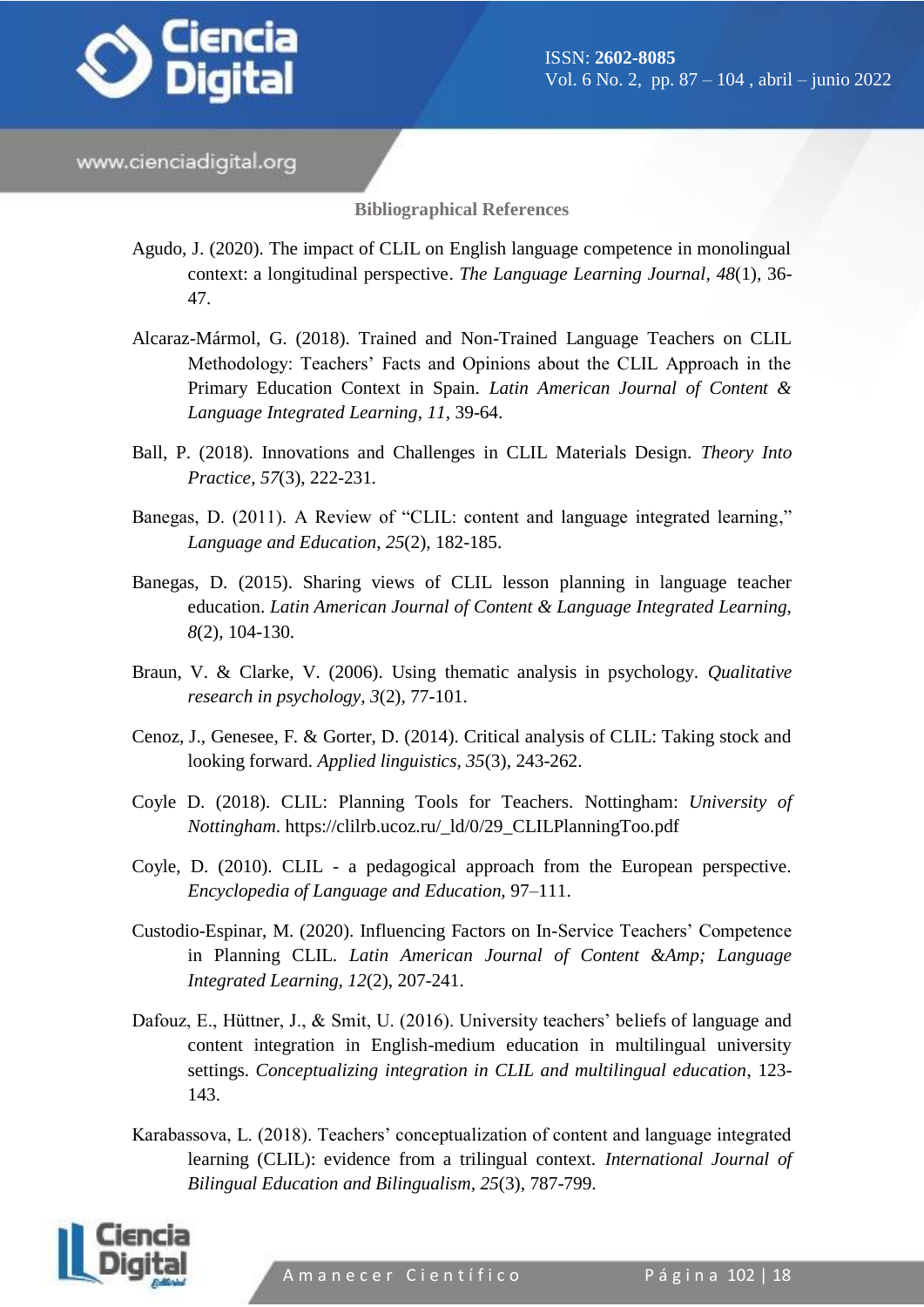

- Lasagabaster, D. & A. Doiz. (2016). "CLIL Students' Perceptions of Their Language Learning Process: Delving into Self-Perceived Improvement and Instructional Preferences." *Language Awareness, 25* (1-2),110–126.
- Marsh, D. (2006). Using languages to learn and learning to use languages. http://archive.ecml. at/mtp2/clilmatrix/pdf/1UK.pdf
- McDougald, J. (2015). Teachers' attitudes, perceptions, and experiences in CLIL: A look at content and language. *Colombian Applied Linguistics Journal, 17*(1), 25–41.
- Meyer, O. (2010). Introducing the CLIL-pyramid: Key strategies and principles for quality CLIL planning and teaching. *Basic issues in EFL-Teaching and Learning,*  11-29.
- Ministerio de Educación [MINEDUC]. (2016). *Currículo de lengua extranjera*. https://educacion.gob.ec/curriculo-lengua-extranjera/.
- Pena, C. & Porto, M. (2008). Teacher beliefs in a CLIL education project. *Porta Linguarum, 10,* 151-161.
- Pimentel, J. & Albuquerque, R. (2018). Innovations and Challenges in CLIL Implementation in South America. *Theory Into Practice, 57*(3), 196-203.
- Pladevall-Ballester, E. (2015). Exploring Primary School CLIL Perceptions in Catalonia: Students,' Teachers' and Parents' Opinions and Expectations. *International Journal of Bilingual Education and Bilingualism, 18* (1) 45–59.
- Richards, J. (2013). Curriculum approaches in language teaching: Forward, central, and backward design. *RELC Journal, 44*(1), 5–33.
- Savic, V. (2010). Are we ready for implementing CLIL in primary language classrooms? *MELT - Magazine for English Language Teachers, 13*, 16-19.
- Villabona, N. & Cenoz, J. (2021). The integration of content and language in CLIL: a challenge for content-driven and language-driven teachers. *Language, Culture and Curriculum, 35*(1), 36-50.